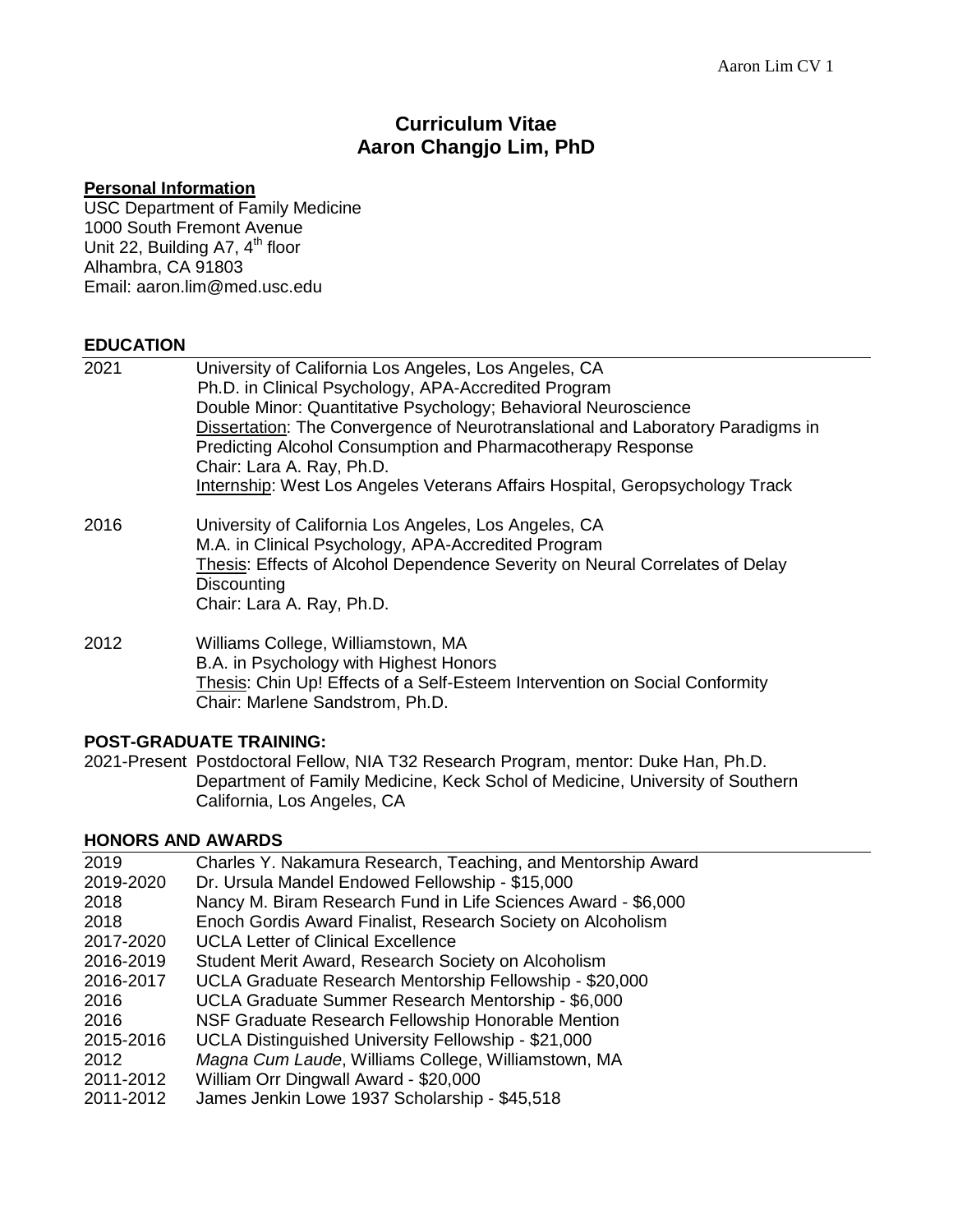| 2011      | Kraft Research Award - \$3,200                 |
|-----------|------------------------------------------------|
| 2008-2011 | Williams College Merit Scholarship - \$136,554 |
| 2008-2012 | Dean's List, Williams College                  |

### **GRANTS**

| 09/2021-Present | Postdoctoral Fellowship Award<br>Agency: National Institute on Aging<br>Grant No.: T32AG000037 (PI: Eileen Crimmens)                                                                                  |
|-----------------|-------------------------------------------------------------------------------------------------------------------------------------------------------------------------------------------------------|
| 04/2019-04/2020 | Predoctoral Fellowship Award - \$45,058<br>Agency: Tobacco Related Disease Research Program<br>Grant No.: T29DT0371 – Dynamic functional connectivity among heavy drinking<br>smokers (PI: Aaron Lim) |
| 10/2018-10/2019 | Translational Neuroscience of Drug Abuse Program - \$34,942<br>Agency: National Institute on Drug Abuse<br>Grant No.: T32 DA02463-10 (PI: Edythe London)                                              |
| 10/2016-10/2018 | Integrated Programs of Substance Abuse - \$68,342<br>Agency: National Institute on Drug Abuse<br>Grant No.: 4T32 DA007272-25 (PI: Christine Grella)                                                   |

### **PUBLICATIONS**

- 1. Grodin EN, Burnette EM, Green R, **Lim AC**, Miotto K, Ray LA. (2021). Combined Varenicline and Naltrexone Attenuates Alcohol Cue-Elicited Activation in Heavy Drinking Smokers. *Drug and Alcohol Dependence, 225*, 108825.
- 2. Grodin, E.N., Bujarski, S., Towns, B., Burnette, E., Nieto, S., Lim, **A.C., Lim,** J., Miotto, K., Gillis, A., Irwin, M.R., Evans, C., & Ray, L.A. (2021). Ibudilast, a novel neuroimmune modulator reduces heavy drinking and alcohol cue-elicited neural activation. *Translational Psychiatry, 11*, 1-8.
- 3. Ray, L.A., Green, R., Leventhal, A.M., Grodin, E., Enders, C., Li, G., **Lim, A.C.**, Hartwell, E., Venegas, A., Meredith, L., Nieto, S., Shoptaw, S., & Miotto, K. (in press). Efficacy of combining varenicline and naltrexone for smoking cessation and drinking reduction: A randomized clinical trial. *American Journal of Psychiatry*.
- 4. Meredith, L.R., Grodin, E.N., Karno, M.P., MacKillop, J., **Lim, A.C.**, & Ray, L.A. (2021). Preliminary Study of Alcohol Problem Severity and Response to Brief Intervention. *Addiction Science and Clinical Practice, 16*, 1-12.
- 5. **Lim, A.C.**, Grodin, E.N., Green, R., Venegas A., Meredith, L.R., Donato, S., Burnette, E., & Ray, L.A. (2020). Alcohol cue-induced ventral striatum activity predicts subsequent alcohol selfadministration. *Alcoholism: Clinical and Experimental Research, 44*, 1224-1233.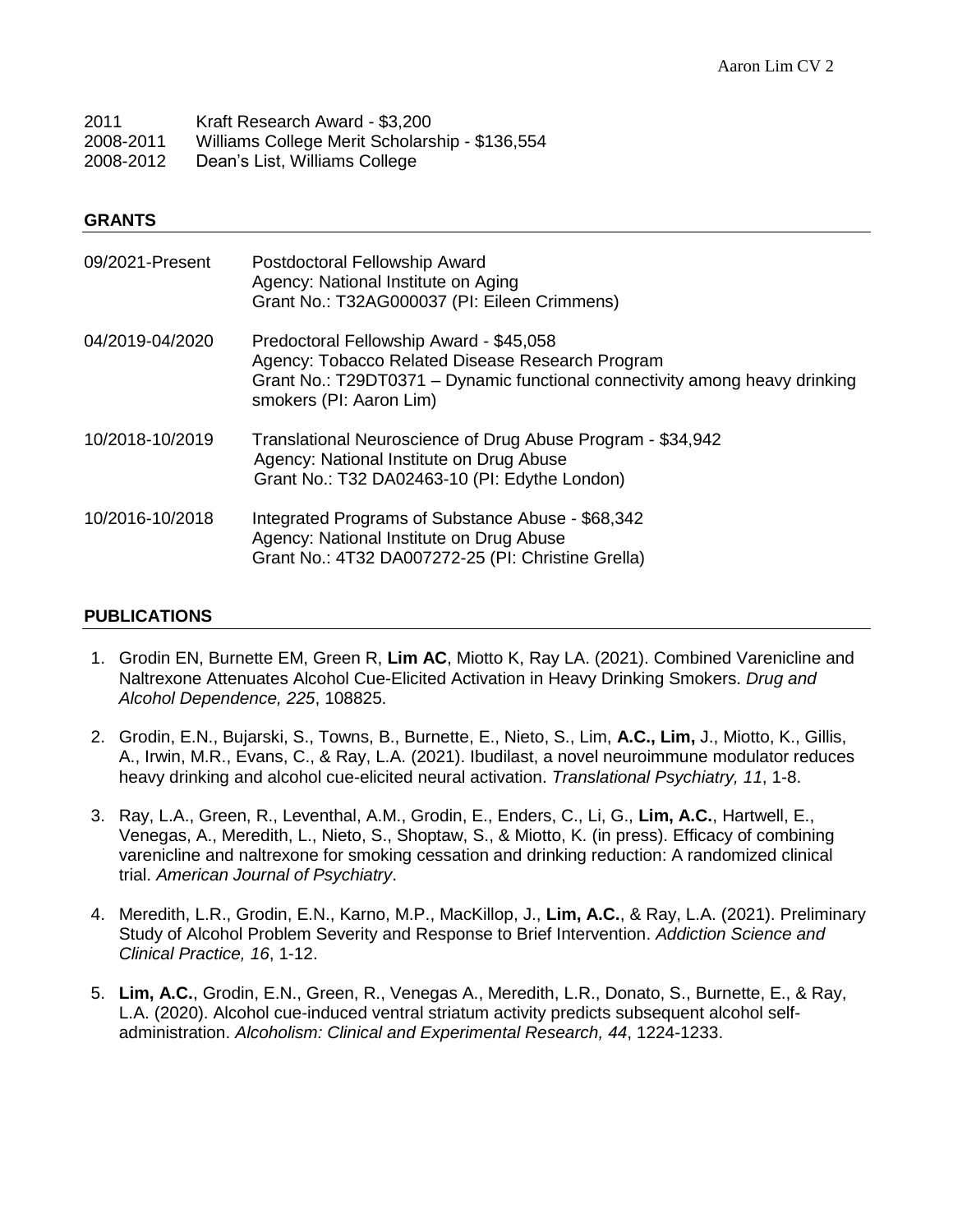- 6. Meredith, L.R., **Lim, A.C.**, & Ray, L.A. (2020). Neurocognitive performance in alcohol use disorder using the NIH toolbox: Role of severity and sex differences. *Drug and Alcohol Dependence, 216*, 108269.
- 7. Green, R., MacKillop, J., Hartwell, E., **Lim, A.C.**, Bakersfield, W., Karno, M., & Ray, L.A. (2021). Behavioral economic demand for alcohol and cigarettes in heavy drinking smokers: evidence of asymmetric cross-commodity reinforcing value. *Nicotine and Tobacco Research, 23*, 748-755*.*
- 8. **Lim, A.C.**, Grodin, E.N., Green, R., Venegas, A, Meredith, L., Courtney, K.E., Moallem, N.R., Sayegh, P., London, E., & Ray, L.A. (2020). Executive function moderates effects of naltrexone on methamphetamine-induced craving. *American Journal of Drug and Alcohol Abuse, 46*, 565-576.
- 9. Burnette, E., Grodin, E.N., **Lim, A.C.**, MacKillop, J., Karno, M.P., & Ray, L.A. (2019). Association between impulsivity and neural activation to alcohol cues in heavy drinkers. *Psychiatry Research: Neuroimaging, 293,* 110986.
- 10. Grodin, E.N., **Lim, A.C.**, MacKillop, J., Karno, M.P., & Ray, L.A. (2019). An examination of motivation to change and neural alcohol cue reactivity following a brief intervention. *Frontiers in Psychiatry*, *10*, 408.
- 11. **Lim, A.C.,** Ghahremani, D.G., Grodin, E.N., Greem, R., Bujarski, S., Hartwell, E.E., Courtney, K.E., Hutchison, K.E., Miotto, K., & Ray, L.A. (2019). Neuroimaging findings from an experimental pharmacology trial of naltrexone in heavy drinkers of East Asian descent. *Drug and Alcohol Dependence, 200*, 181-190.
- 12. Ray, L.A., **Lim, A.C.**, & Shoptaw, S. (2019). Commentary: What defines a clinically meaningful outcome in the treatment of substance use disorders: "Getting your life back". *Addiction, 114*, 18- 20.
- 13. Green, R., Grodin, E., **Lim, A.C.**, Venegas, A., Bujarski, S., Krull, J., Ray, L.A. (2019). The interplay between subjective response to alcohol, craving, and alcohol self-administration in the human laboratory. *Alcoholism: Clinical and Experimental Research, 43*, 907-915.
- 14. Green, R., Bujarski, S., **Lim, A.C.**, Venegas, A., & Ray, L.A. (2019). Naltrexone and alcohol effects on craving for cigarettes in heavy drinking smokers. *Experimental and Clinical Psychopharmacology, 27*, 257-264.
- 15. Grodin, E., Ray, L.A., MacKillop, J., **Lim, A.C.,** & Karno, K.M., (2019). Elucidating the effect of a brief motivational drinking intervention using neuroimaging: A preliminary study. *Alcoholism: Clinical and Experimental Research, 43*, 367-377.
- 16. **Lim, A.C.** & Thames, A.D. (2018). Interactive relationship of HIV status and sleep quality on marijuana consumption. *Drug and Alcohol Dependence, 192*, 233-237.
- 17. Ray, L.A., Bujarski, S., Hartwell, E., Green, R., Venegas, A., Grodin, E., **Lim, A.C.**, Gillis, A., & Miotto, K. (2018). State-of-the-art treatment of alcohol use disorder. *American Journal of Drug and Alcohol Abuse,* 1-17.
- 18. **Lim, A.C.¸** Roche, D.J.O., & Ray, L.A. (2018). Distress tolerance and craving for cigarettes among heavy drinking smokers. *Journal of Studies on Alcohol and Drugs, 79*, 918-928.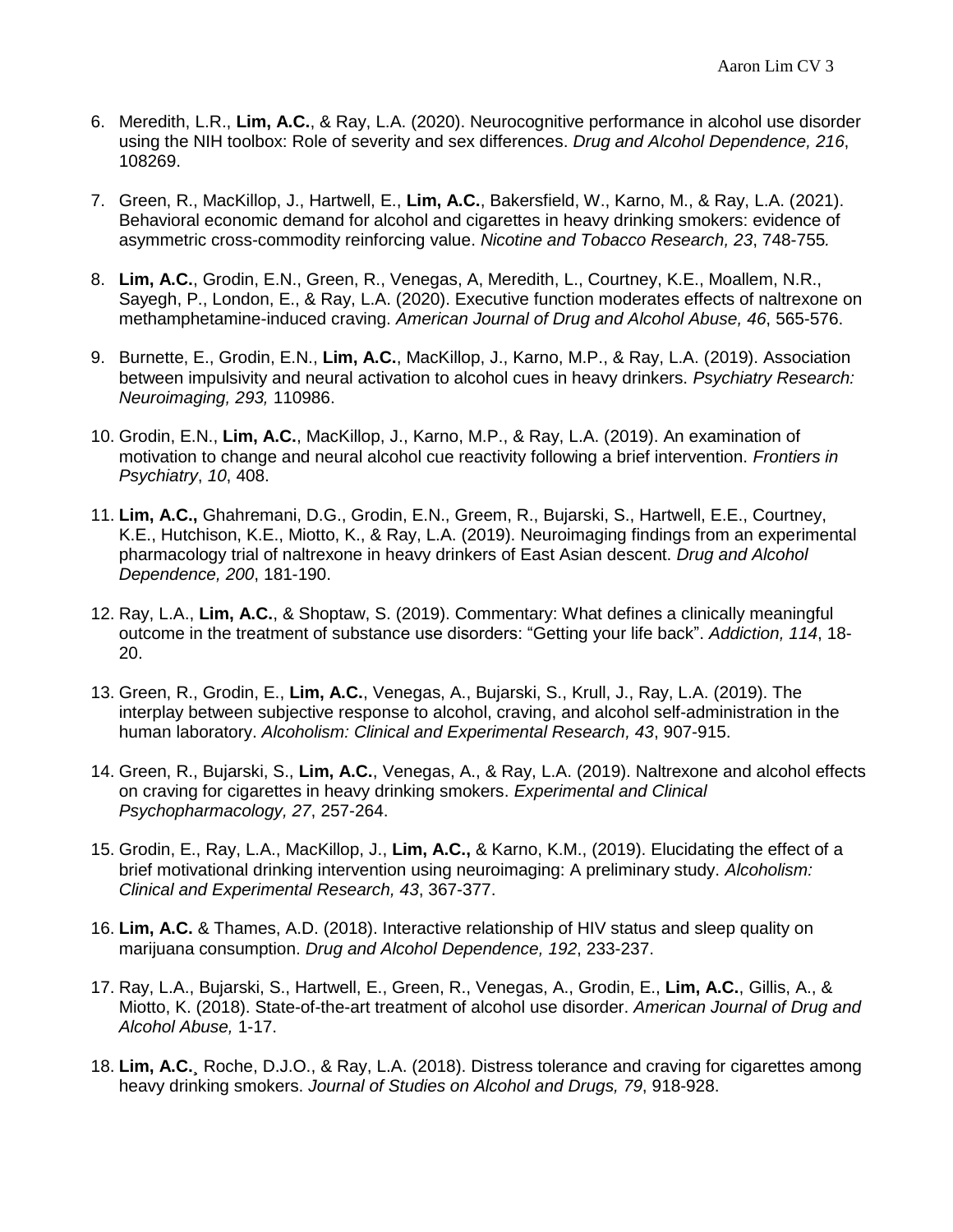- 19. Bujarski, S., **Lim, A.C.,** & Ray, L.A. (2018). Prevalence, Causes, and Treatment of Substance Use Disorders: A Primer. *The Judge's Journal; American Bar Association, 57*, 19-26.
- 20. Ray, L.A., Green, R., Roche, D.J., Bujarski, S., Hartwell, E.E., **Lim, A.C.**, Rohrbaugh, R., Ghahremani, D., Hutchison, K.E., & Miotto, K. (2018). Pharmacogenetic effects of naltrexone in individuals of East Asian descent: Human laboratory findings. *Alcoholism: Clinical and Experimental Research, 42*, 613-623.
- 21. **Lim, A.C.**, Moallem, N.R., Courtney, K.E., Allen, V.C., Leventhal, A.M., & Ray, L.A. (2018). A brief smoking cessation intervention for heavy drinking smokers: Treatment development, feasibility, and preliminary results. *Frontiers in Psychiatry*, *9*, 362.
- 22. Shadur, J., Ninneman, A., **Lim, A.C.**, Lejuez, C., & MacPherson, L. (2017). The prospective relationship between distress tolerance and cigarette expectancies in adolescence. *Psychology of Addictive Behaviors*, *31*, 625-635.
- 23. Dahne, J., **Lim, A.C.**, Borges, A., & MacPherson, L. (2017). Risk taking propensity in older adolescents: Internalizing symptoms, gender, and negative reinforcement. *Psychiatry: Interpersonal and Biological Processes*, *80*, 252-264.
- 24. **Lim, A.C.**, Cservenka, A., & Ray, L. (2017). Effects of alcohol dependence severity and *OPRM1* on neural correlates of delay discounting. *Alcohol and Alcoholism*, *52*, 506-515.
- 25. Borges, A., Dahne, J., **Lim, A.C.**, & MacPherson, L. (2017). Negative affect mediates the relation between trait urgency and behavioral distress tolerance. *Emotion, 17*, 707-716.
- 26. Collado, L., **Lim, A.C.**, & MacPherson, L. (2016). A systematic review of depression psychotherapies among Latinos. *Clinical Psychology Review, 45,* 193-209.

# **ORAL PRESENTATIONS**

- 1. Green, R., Grodin, E., **Lim, A.C.**, Leventhal, A., O'Malley, S., Ho, D., Shoptaw S., Li, G., Miotto, K., Ray, L.A. (2020). Combination of varenicline and naltrexone for smoking cessation and drinking reduction: A randomized clinical trial. Oral presentation given at the  $25<sup>th</sup>$  annual convention of the Society for Research on Nicotine and Tobacco, New Orleans, LA.
- 2. Grodin, E.N., **Lim, A.C.**, MacKillop, J., Karno, M.P., & Ray, L.A. (2019). Elucidating the effect of a brief drinking intervention using neuroimaging: The role of motivation to change. Symposium presented at the 41<sup>st</sup> annual convention of the Research Society on Alcoholism, Minneapolis, MN.
- 3. **Lim, A.C.**, Ghahremani, D., Hutchison, K.E., & Ray, L.A. (2018). Pharmacogenetic effects of naltrexone in individuals of East Asian descent: Neuroimaging findings. Oral presentation given at the 40<sup>th</sup> annual convention of the Research Society on Alcoholism, San Diego, CA.
- 4. **Lim, A.C.**, Mozersky, J., Hise, L., Dahne, J., & MacPherson, L. (2015). Additive effects of risktaking and distress tolerance in differentiating cigarette smokers and nonsmokers. Oral presentation given at the 20<sup>th</sup> annual convention of the Society for Research on Nicotine and Tobacco, Philadelphia, P.A.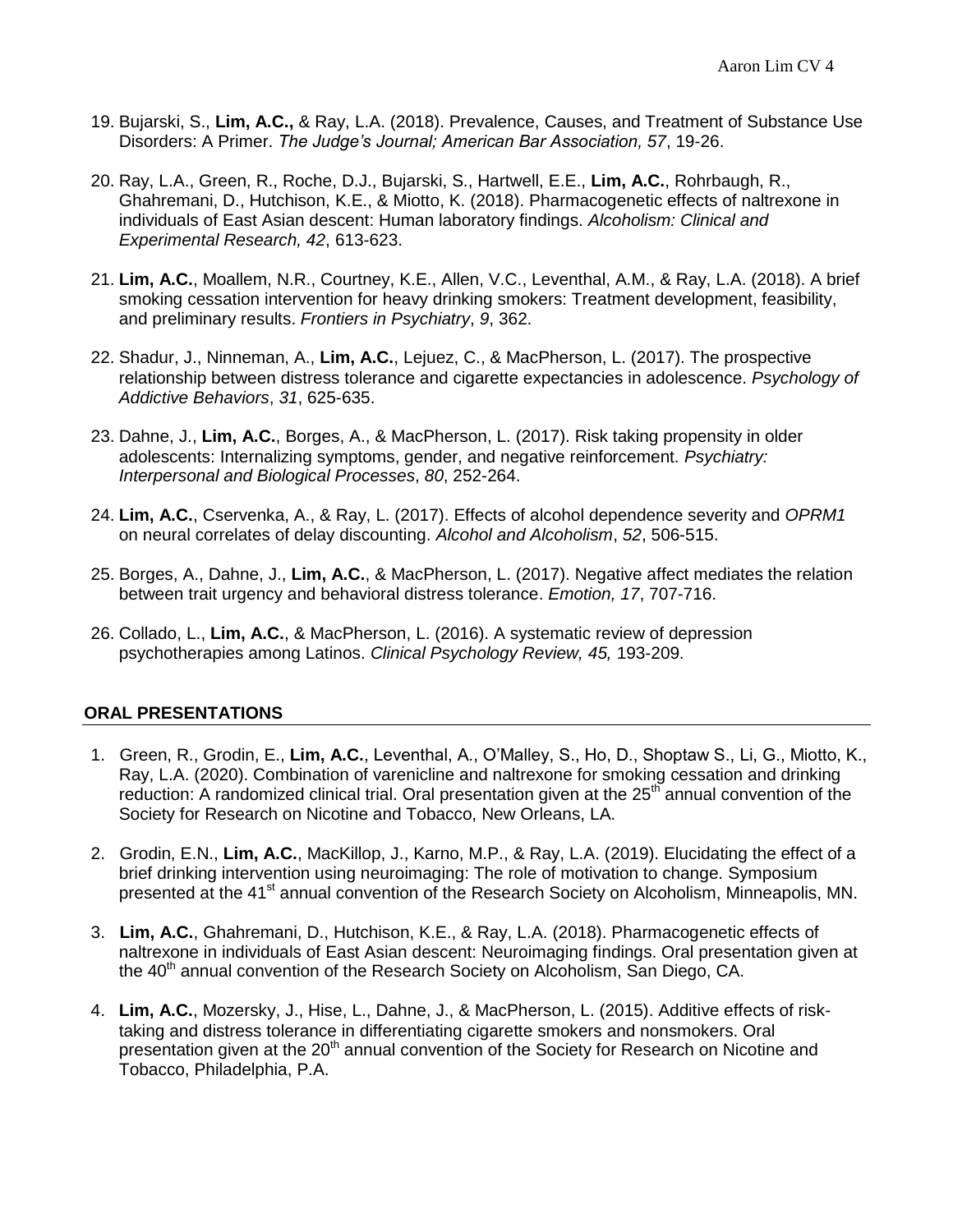5. Sandstrom, M., & **Lim, A.C.** (2013). Fitting in to feel good: Can an experimental boost in selfesteem reduce pressure to conform? Paper symposium presented at the biennial meeting of the Society for Research in Child Development, Seattle, WA.

# **POSTER PRESENTATIONS** (selected from 35)

- 1. **Lim, A.C.**, Towns, B., Grodin, E.N., Venegas, A., Meredith, L., & Ray, L.A. (2019) Executive function predicts effects of naltrexone on subjective response to methamphetamine. Poster presented at the  $17<sup>th</sup>$  annual convention of the American Academy of Clinical Neuropsychology, Chicago, IL.
- 2. **Lim, A.C.**, Grodin, E.N., Green, R., & Ray, L.A. (2019). The convergence of functional magnetic resonance imaging alcohol cue reactivity, subjective response to alcohol, and alcohol selfadministration. Poster presented at the 41<sup>st</sup> annual convention of the Research Society on Alcoholism, Minneapolis, MN.
- 3. Grodin, E.N., MacKillop, J., **Lim, A.C.,** Karno, M., Ray, L.A. (2019). Elucidating the effect of a brief motivational drinking intervention using neuroimaging: A preliminary study. Poster presented at the 57<sup>th</sup> annual meeting of the American College of Neuropsychopharmacology, Hollywood, FL.
- 4. Green, R., **Lim, A.C.**, & Ray, L.A. (2018). Sex differences in delay discounting across heavy drinking smokers. Poster presented at the 40<sup>th</sup> annual convention of the Research Society on Alcoholism, San Diego, CA.
- 5. Venegas, A., Bujarski, S., **Lim, A.C.**, Roche, D.J.O., & Ray, L.A. (2018). Examining subjective response to and craving for alcohol among cannabis and non-cannabis users in human laboratory paradigms. Poster presented at the 40<sup>th</sup> annual convention of the Research Society on Alcoholism. San Diego, CA.
- 6. **Lim, A.C.,** Tully, L., Cservenka, A., & Ray, L.A. (2017). *Effects of alcohol dependence severity on neural correlates of delay discounting.* Poster presented at the 40<sup>th</sup> annual convention of the Research Society on Alcoholism, Denver, CO.
- 7. **Lim, A.C.** & Ray, L. (2017). *The relationship between distress tolerance and craving among heavy drinking smokers*. Poster presented at the annual meeting of CALDAR Summer Institute and International Global Health Conference, Universal City, CA.
- 8. **Lim, A.C.,** & MacPherson, L. (2014). *Reward responsiveness mediates the relationship between*  anhedonia and reinforcement-based nicotine dependence motives. Poster presented at the 48<sup>th</sup> annual convention of the Association of Behavioral and Cognitive Therapies, Philadelphia, PA.
- 9. **Lim, A.C.**, Oliveira, F., Houston-Ludlam, A., Hamilton, E., Harrell, N., Mitchell, A., & MacPherson, L. (2014). *Avoidance/rumination mediates the relationship between depressive symptomatology and nicotine dependence motives.* Poster presented at the 34th annual convention of the Anxiety and Depression Association of America, Chicago, IL.
- 10. **Lim, A.C.,** Houston-Ludlam, A., Harrell, N., Oliveira, F., & MacPherson, L. (2014). *Dependence motives are related to environmental reward and to avoidance in low-income adult treatment* seeking smokers. Poster presented at the 19<sup>th</sup> annual convention of the Society for Research on Nicotine and Tobacco, Seattle, WA.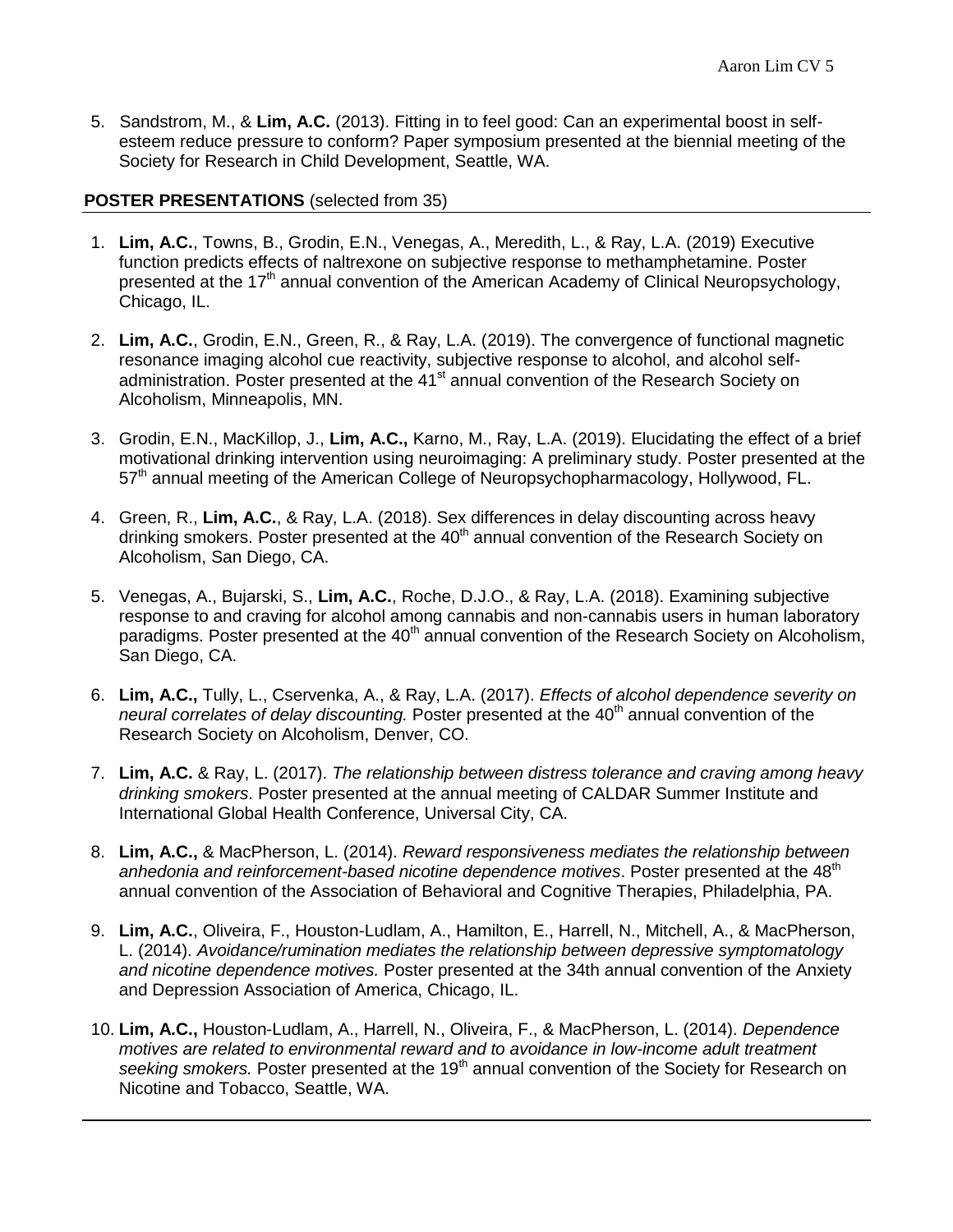# **RESEARCH EXPERIENCE**

- 2015-2021 Graduate Student Researcher, UCLA Addictions Lab, Los Angeles, CA PI: Lara Ray, PhD Responsibilities: Conducted functional magnetic resonance imaging (fMRI) scans and analyzed data with FSL (psychophysiological interactions, gray-matter volume, and spectroscopy); Integrated neuroimaging and behavioral data, including impulsivity tasks, neurocognitive assessments, and subjective response; (3) structured assessments, including the Structured Clinical Interview for DSM-IV-TR and SCID-5, Life Stress Interview, Columbia Suicide Severity Rating Scale, and neuropsychological testing; administered motivational interviews for heavy smoking and drinking community populations; supervised a team of 10 graduate students and postbac research coordinators on SCID differential diagnosis, emergent situations, and data management.
- 2012-2015 Project Coordinator, Center for Addictions, Personality, and Emotion Research University of Maryland College Park, College Park, MD PIs: Laura MacPherson and Carl Lejuez, PhD Responsibilities: Supervised team of 16 research assistants; recruitment, tracking, and administering 16 appointments per participant across 4 clinical trials for polysubstance cessation among adolescents and adults; data cleaning and analysis; utilized field locator techniques to complete assessments in community settings.
- 2010-2011 Research Assistant, Harvard Medical School's Division on Addiction, Medford, MA PI: Sarah Nelson, PhD Responsibilities: maintained multiple national datasets of drug-based offenses; literature review for a meta-analysis of gambling epidemiology across European countries; created and managed a gambling database to coordinate with international gambling researchers; (4) data management of national DUI CORI registries.

#### **Ad Hoc Reviewer for:**

*Addictive Behaviors Alcoholism: Clinical and Experimental Research Alcohol and Alcoholism Cognitive Behaviour Therapy Drug and Alcohol Dependence International Journal of STD & AIDS Journal of Psychoactive Drugs Journal of Studies on Alcohol and Drugs*

# **ASSESSMENT EXPERIENCE**

#### **2020-2021 Psychology Intern, West Los Angeles VA**

Primary Supervisors: Stacy Wilkins, Ph.D., Cheryl Osato, Ph.D., Paul Cernin, Ph.D., Charles Hinkin, Ph.D., and Michelle Zeller, Psy.D. Completed comprehensive neuropsychological assessments, reports, and feedback for outpatient Neuropsychology Clinic and Polytrauma Clinics; via telework, conducted, interpreted, and provided feedback for brief inpatient neuropsychological and capacity evaluations in Acute Geriatric Unit and Acute Rehabilitation Unit for delirium and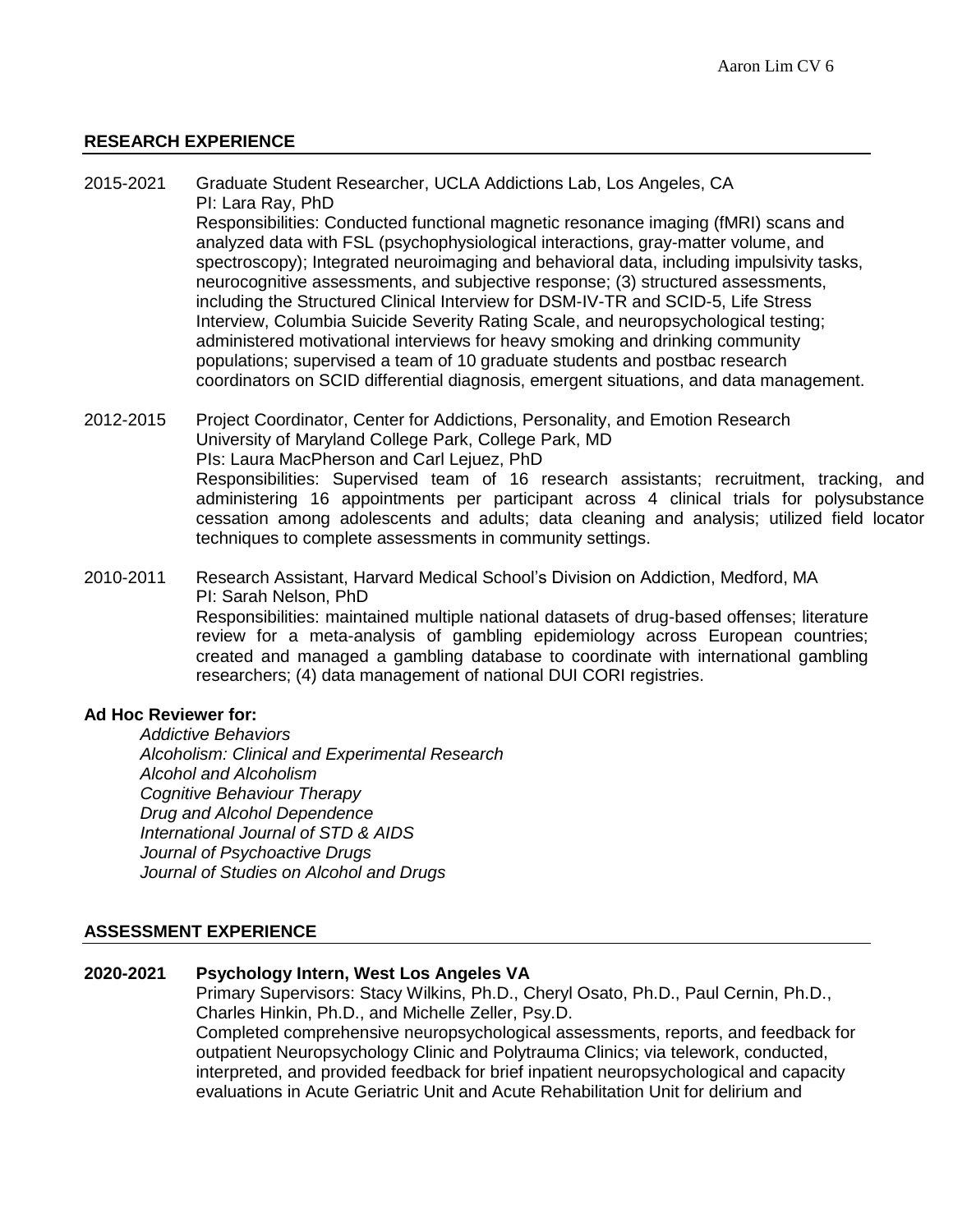neurocognitive disorders; Via telework, conducted, interpreted, and provided feedback for neurocognitive evaluations within Community Living Center, Homeless Patient Aligned Care Team, Home-Based Primary Care, and Geriatric Psychiatry Teams

### **2019-2020 Neuropsychological Student Supervisor, UCLA Psychology Clinic** Supervisor: Philip Sayegh, Ph.D., MPH Supervised first year psychology doctoral students through neuropsychological cases, including supervision of intake, testing sessions, scoring, report writing, and feedback.

**2018-2020 Advanced Neuropsychological Assessor, UCLA Dementia Screener Clinic** Supervisor: Philip Sayegh, Ph.D., MPH Wrote comprehensive assessment reports, provide feedback and treatment recommendations to clients and families with dementia concerns.

### **2016-2020 Neuropsychological Assessor, UCLA Psychology Clinic**

Supervisors: Philip Sayegh, Ph.D. and Shannon Daley, Ph.D. Conducted neuropsychological assessments with adults and children to assess specific learning disorders, neurodevelopmental, psychiatric, and personality disorders. Write comprehensive psychoeducational assessment reports, provide feedback, treatment recommendations/academic accommodations to clients and families.

# **2015-2020 Graduate Student Assessor, UCLA Addictions Lab** Supervisor: Lara Ray, Ph.D. Conducted psychodiagnostic interviews for 5 studies recruiting heavy alcohol users, heavy drinking-smokers, heavy drinkers with elevated depressive symptoms, and individuals with histories of cannabis, stimulant, hallucinogen, and opioid use disorders.

# **2018-2020 Neuropsychology Extern, Medical Psychology Assessment Center, Semel Institute for Neuroscience and Human Behavior, UCLA**

Supervisor: Kathleen Tingus, Ph.D.

Conducted neuropsychological assessments and comprehensive reports in an outpatient medical center for aging adults with major neurocognitive disorders, including Alzheimer's disease variants, Parkinson's disease, Dementia with Lewy Bodies, normal pressure hydrocephalus, head trauma

#### **2017-2018 Neuropsychology Extern, Social Neuroscience in Health Psychology Lab, Semel Institute for Neuroscience and Human Behavior, UCLA** Supervisor: April Thames, Ph.D. Completed neuropsychological assessments and comprehensive neuropsychology reports for HIV-positive and HIV-negative adults

**2016-2018 Life Stress Interviewer, Semel Institute for Neuroscience and Human Behavior** Supervisor: Dara Ghahremani, Ph.D. Conducted Life Stress Interviews with adolescents and adults participating in a mindfulness-based cannabis cessation study.

### **2012-2015 Clinical Assessor, University of Maryland College Park**  Supervisor: Laura MacPherson, Ph.D. Administered psychodiagnostic interviews (SCID-IV) for 5 studies recruiting individuals in inpatient substance use treatment, outpatient polysubstance users, and community smokers with elevated depressive symptoms.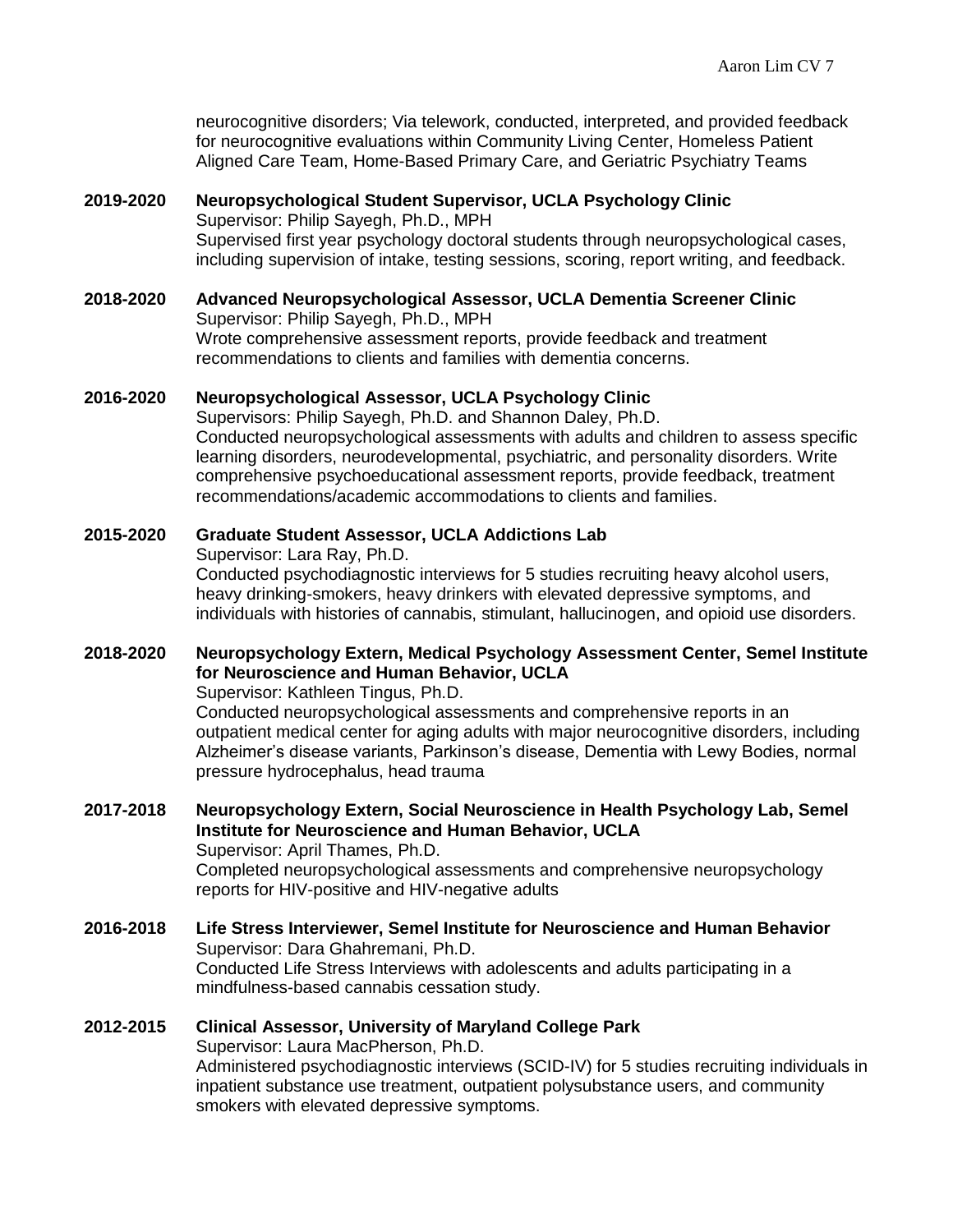# **2012-2015 Clinical Assessor, Salvation Army Harbor Light**

Supervisor: Carl Lejuez, Ph.D. Administered psychodiagnostic interviews (SCID-IV) at an inpatient residential substance abuse treatment center. Provided written reports and treatment recommendations to substance abuse counselors.

# **CLINICAL EXPERIENCE**

### **2020-2021 Psychology Intern, West Los Angeles VA**

Primary Supervisors: Stacy Wilkins, Ph.D., Cheryl Osato, Ph.D., Paul Cernin, Ph.D., Charles Hinkin, Ph.D., and Michelle Zeller, Psy.D.

Responsibilities: Provided group and individual therapy to address substance use, adjustment disorder, grief, disability, and palliative care for individuals in Acute Geriatric Team and Acute Rehabilitation Unit. Completed individual CBT for Chronic Pain protocols within Pain Clinic, and individual CBT for psychosis within Homeless Patient Aligned Care Teams. Co-led amputation support group, stroke support group, CBT for chronic pain group, mindfulness group, caregiver group, health promotion group, and CBT for depression groups.

### **2018-2020 Clinical Supervisor, UCLA Addictions Lab**

Supervisors: Lara Ray, Ph.D.

Responsibilities: Trained 12 graduate students and postbaccalaureate research coordinators in Structured Clinical Interview for DSM-5, Columbia Suicide Severity Rating Scale, Clinical Institute Withdrawal Assessment for Alcohol Scale, mandatory reporting, and suicide safety planning. Directed weekly supervision to review differential diagnoses and ongoing cases for research participants across 6 studies.

# **2018-2019 Graduate Student Therapist, UCLA Alcohol Use Disorders Clinic**

Supervisor: Danielle Keenan-Miller, PhD

Conducted intake interviews and assessments, toxicology screens, and peer supervision of graduate student therapists. Provided counseling sessions for psychoeducation, motivational interview, contingency management, and manualized cognitive-behavioral therapy for smoking, alcohol, and cannabis cessation.

# **2016-2019 Graduate Student Therapist, UCLA Addictions Lab**

Supervisor: Lara Ray, PhD

In 3 clinical trials testing combination pharmacotherapies, brief interventions, and neuroimaging of motivation for change, conducted counseling sessions to provide psychoeducation, motivational interviewing, and contingency management for polysubstance users.

#### **2016-2017 Graduate Student Therapist, UCLA Psychology Clinic**

Supervisors: Bruce Chorpita, Ph.D., Phil Sayegh, M.P.H., Ph.D., and Trevor Schraufnagel, Ph.D.

Responsibilities: Conducted weekly individual therapy sessions with adult and child clients using cognitive behavioral therapy, exposure and response prevention, and Managing and Adapting Practices.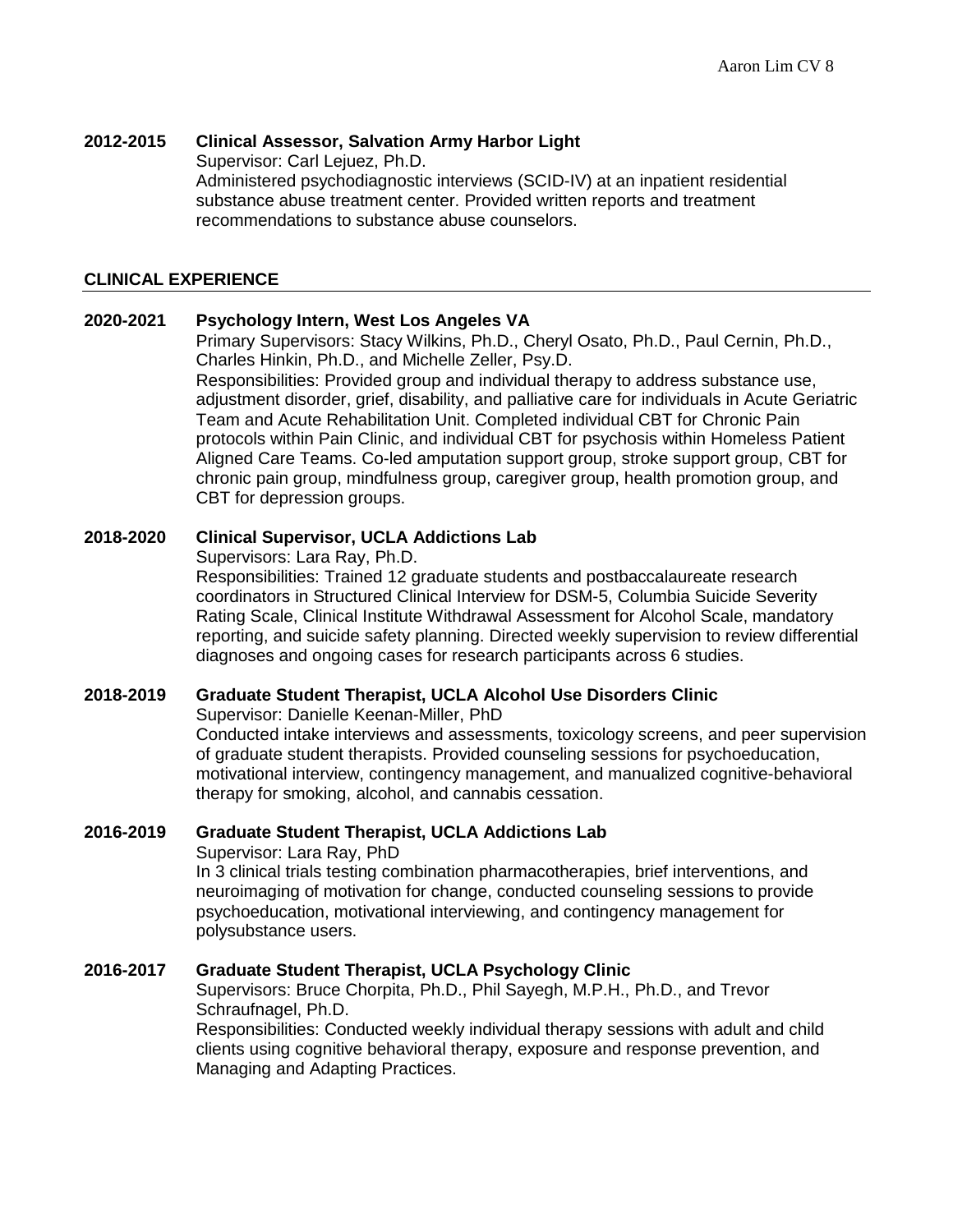### **2015-2016 Intake Interviewer, UCLA Psychology Clinic**

Supervisor: Danielle Keenan-Miller, Ph.D.

Conducted clinical intake and diagnostic interviews with adults seeking therapy at a lowfee community-based clinic. Clients presented with comorbid psychiatric, neurological, personality, and developmental disorders. Wrote intake reports detailing case conceptualization, diagnoses, and treatment orientation recommendations.

# **TEACHING/EDUCATION EXPERIENCE**

### **University of California Los Angeles, Los Angeles, CA**

2015-2021 Lecturer/Research Mentor, PI: Lara Ray Responsibilities: Provided 9 lectures on substance use prevention programs, U.S. history of drug policy, treatments, and addiction neurobiology; mentored 11 postbaccalaureate and 6 undergraduate research assistants in conference presentations and graduate school preparation. Trained 8 research assistants in project SOPs and administration of structured interview-based assessments, including the Structured Clinical Interview for the DSM-IV-TR and DSM-5.

#### Teaching Assistant

- 2020 Spring PSYCH 127A (Abnormal Psychology) Prof. Lauren Ng Responsibilities: Conducted 2 discussion sections and created discussion materials covering mental disorders in the DSM-5 in Zoom format; held office hours; created questions and review sessions for exams.
- 2019 Winter PSYCH 277A (Advanced Clinical Assessment) **-** Prof. Anna Lau, Steve Lee, Phil Sayegh Responsibilities: Provided lectures on administering neuropsychological assessments, organized mock testing sessions with child clients and provided feedback for trainees.
- 2018 Spring PSYCH 271F (Clinical Research Lab) **-** Prof. Steve Lee Responsibilities: Conducted 1 discussion section and created discussion materials on structured diagnostic interviews, conducted and reviewed patient interviews with graduate students using the Structured Clinical Interview for DSM-V (SCID-5). Created questions and review sessions for exams.
- 2017 Spring PSYCH 10 (Intro Psych) Prof. Julie Smurda Responsibilities: Conducted 3 discussion sections, provided 110-minute lecture on epidemiology and neurobiology of addiction, created questions and review sessions for exams.

#### **University of Maryland College Park, College Park, MD**

- 2014 Fall PSYC 437(Assessment and Treatment of Addiction) Prof. Laura MacPherson Responsibilities: Provided 4 150-minute lecture on diagnostic interviews, psychopharmacology, and clinical skills; created and graded writing assignments, exams and clicker quizzes.
- 2014-2015 First-Year Innovation and Research Experience (FIRE) Supervisor Prof. Carl Lejuez, Ph.D., Cristina Risco, Ph.D., & Julia Shadur, Ph.D.